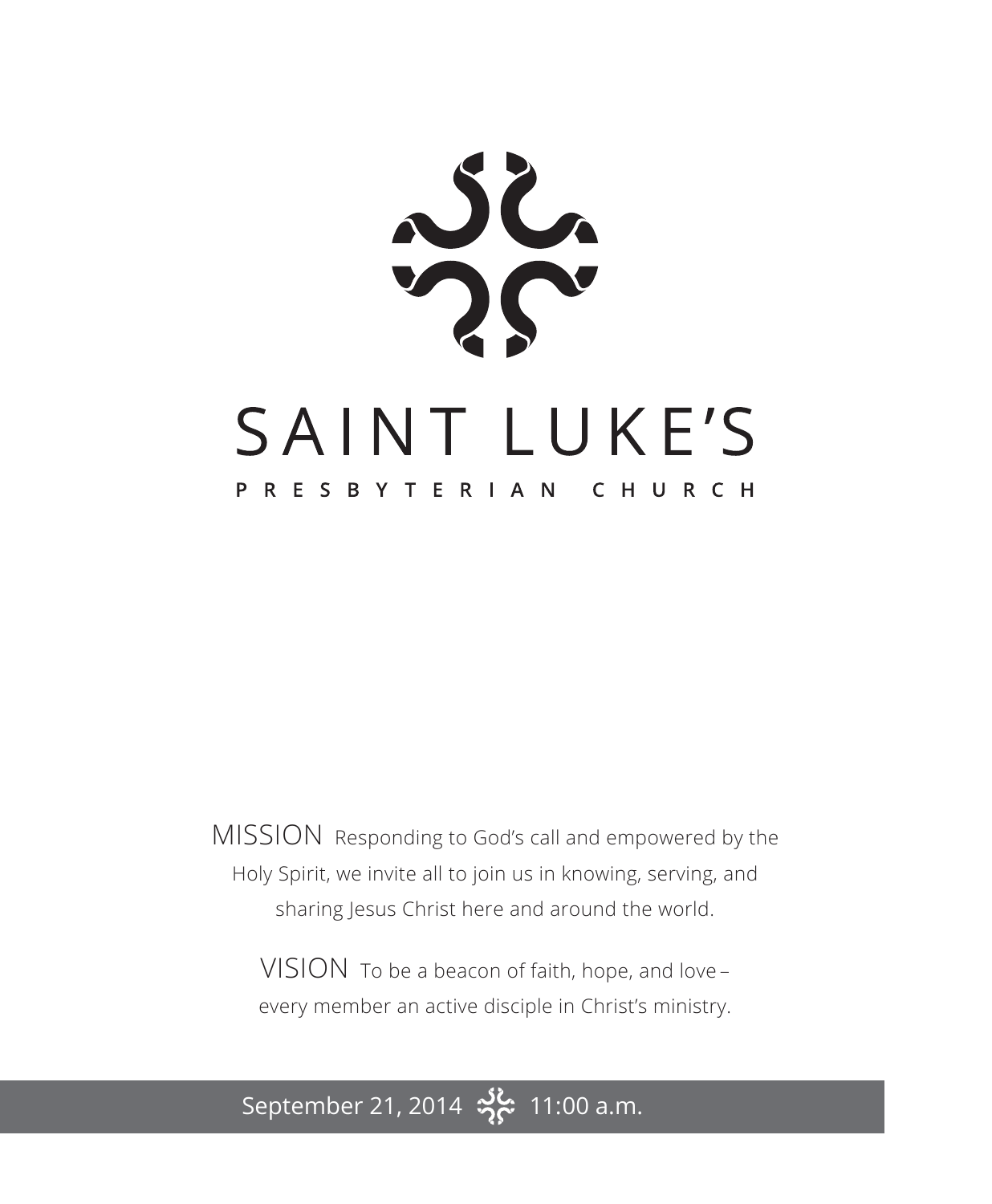

1978 Mount Vernon Road • Dunwoody, Georgia 30338 770.393.1424 • www.slpres.org

## **September 21, 2014 25th Sunday in Ordinary Time**

**Liturgical Color:** Green

*Green is used to represent spiritual growth.* 

The flowers are given by Larry and Nance White to the glory of God in honor of National Constitution Week (see pg. 9) and the Martha Stewart Bulloch Chapter, Daughters of the American Revolution.

#### **SUNDAY SCHEDULE**

**8:30 a.m.** Chapel Communion Service **9:30 a.m.** Sunday School **11:00 a.m.** Sanctuary Worship Service *Nursery available at all services & Sunday School*

#### **SERVING TODAY**

| <b>Chancel Guild</b> Stacey Kruse            |                                     |
|----------------------------------------------|-------------------------------------|
| <b>Continental Breakfast </b> Joanna Mangum  |                                     |
| <b>Faithful Friends</b> Amanda Dunnick       |                                     |
| Greeters Michelle Vail, Stephanie McGoldrick |                                     |
| Open/Close  Josh Nunez                       |                                     |
|                                              |                                     |
| <b>Ushers</b> Dwight & Sally Shelton,        | TJ & Stephanie McGoldrick, Don Dill |

#### **WELCOME, GUESTS!**

We are delighted you are worshiping with us!

**DURING** the Welcome, please print the requested information on the Friendship Pad and pass the Friendship Pad down the pew.

**AFTER** the worship service, please join Deacon Jenny Troha, Elder Pete Shelton, and our Pastors in the Narthex (Sanctuary lobby). They will answer questions and provide you with a Guest Packet and a homemade loaf of bread.

**FOR MORE** information about our programs, ministries or membership, please contact one of our Pastors at 770.393.1424.

#### **THAT ALL MAY WORSHIP**

**ASSISTIVE** hearing devices, large print hymnals, large print bulletins and pew cushions are available. Please contact an usher for further assistance.



**CHILDREN** are a precious part of our church family, and we encourage all families to include them in worship. Worship notebooks are available on the back ledges of the sanctuary for preschool and elementary ages, and we invite all children to walk up for an age-appropriate message during "Tell Us Our Story" each week. After that time children are welcome to remain in worship, to play and hear a Bible story in child care (PreK and younger), or to learn more about our worship traditions in Faithful Friends (for K, 1st and 2nd grades).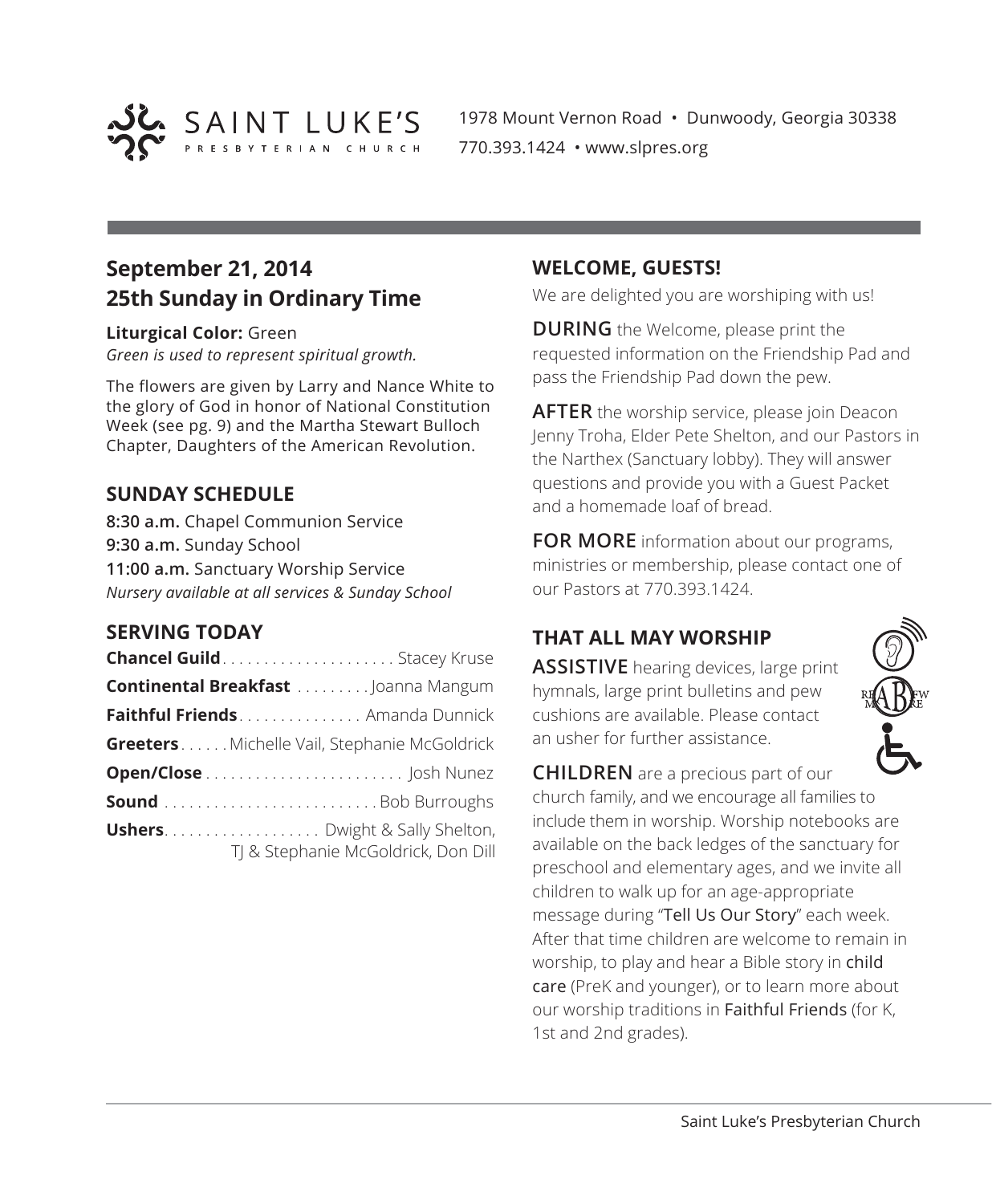#### **In Preparation for Worship**

"If the only prayer you ever said was 'Thank you,' you would have said all the prayers."

*Meister Eckhart, medieval mystic* 

#### **Gathering Prayer** Shannon Dill

**Prelude Impromptu, Franz Schubert** 

#### **Welcome & Passing of the Peace**

Leader: May the peace of Christ be with you. **People: And also with you.**

#### **Call to Worship**  \*

Leader: We live only by the goodness of the Lord,

**People: Who showers blessing on the just and unjust.**

Leader: We boast only in the grace of Jesus Christ,

 **People: For the first will be last, and the last will be first.**

**All: Come let us worship God!**

#### \* Hymn #469

**Morning Has Broken, BUNESSAN** 

#### **Call to Confession**  \*

Leader: The Lord be with you. **People: And also with you.** Leader: Let us pray.

#### **Prayer of Confession**  \*

**God our redeemer, we confess that we remain captive by sin. You shower Your blessings upon us, yet we continue to complain. You give us more than we deserve, yet we resent Your goodness to others. Forgive us; liberate us! Let us be no longer bound by sin, but released, restored, and set free to worship and serve You in freedom. Hear now our silent confessions…** *(time of silent confession)*

Leader: Lord, in Your mercy,

 **All: Hear our prayer, Amen.**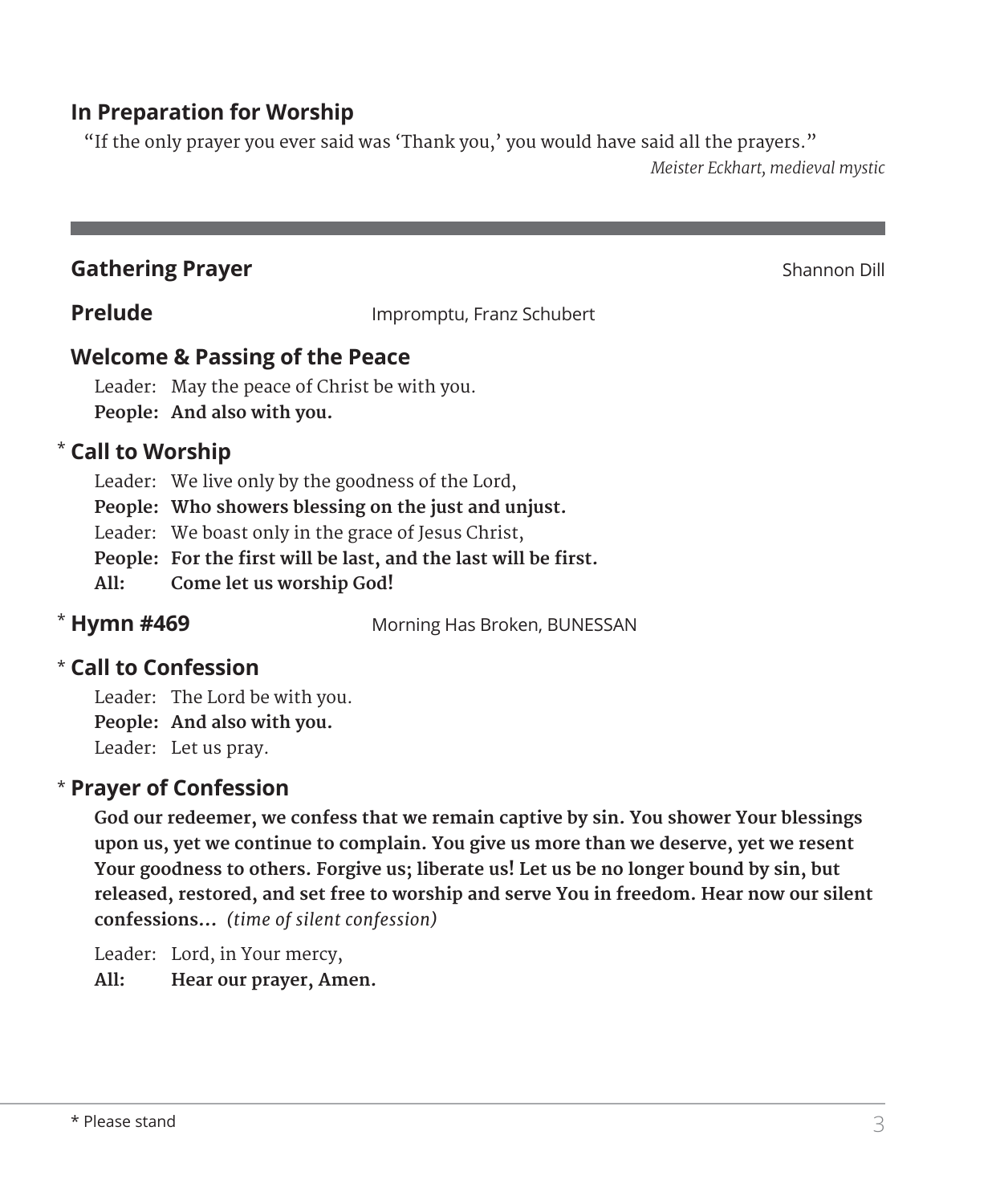#### 4 Saint Luke's Presbyterian Church

#### **Assurance of Forgiveness** \*

#### **\* Song of Praise** Gloria Patri

Glory be to the Father, and to the Son, and to the Holy Ghost; as it was in the beginning, is **now, and ever shall be, world without end. Amen. Amen.**

#### **Tell Us Our Story** Shannon Dill

 Parents may take their yound children (through PreK) to our nursery. Parents of children in K, 1st or 2nd grade may take them to the Narthex and fill out a Faithful Friends name tag, provided a child authorization form is on file. If a form is not on file, parents should take their Faithful Friend to The Dock, Rm. 212.

#### **Morning Prayer & The Lord's Prayer Phil Brown Phil Brown**

**Our Father Who art in heaven, hallowed be Thy name. Thy kingdom come, Thy will be** done, on earth as it is in heaven. Give us this day our daily bread; and forgive us our debts, **as we forgive our debtors; and lead us not into temptation, but deliver us from evil. For Thine is the kingdom and the power and the glory, forever. Amen.**

| <b>Old Testament Reading</b><br>Leader: The Word of the Lord.<br>People: Thanks be to God. | Psalm 145:1-9; page 548                         | Gary Phipps |
|--------------------------------------------------------------------------------------------|-------------------------------------------------|-------------|
| <b>New Testament Reading</b><br>Leader: The Word of the Lord.<br>People: Thanks be to God. | Matthew 20:1-16; page 20                        |             |
| <b>Sermon</b>                                                                              |                                                 | Phil Brown  |
| * Hymn #422                                                                                | God, Whose Giving Knows No Ending; BEACH SPRING |             |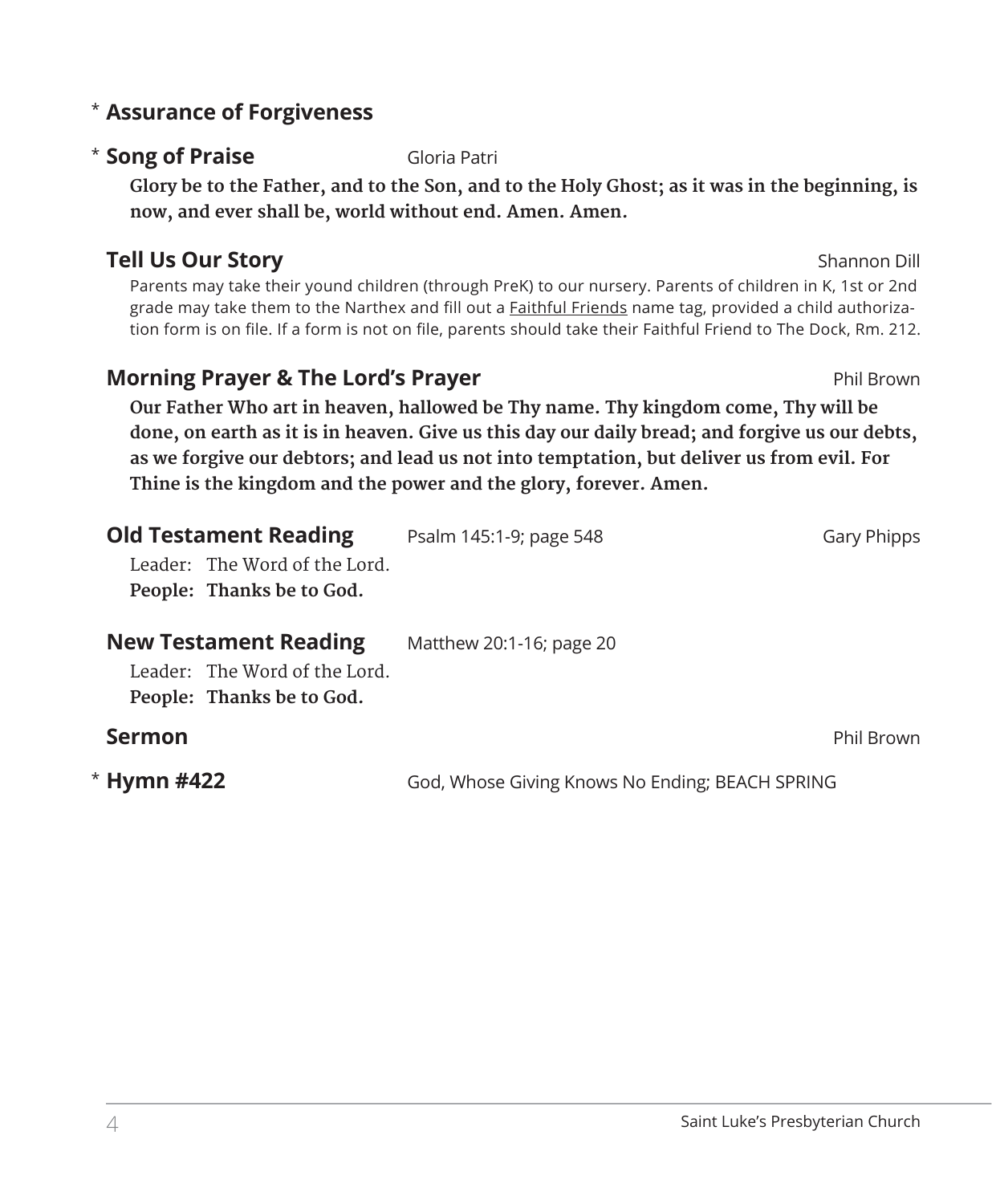#### \* **Affirmation of Faith** from The Confession of 1967 on Prayer and Praise, 9.50

**The church responds to the message of reconciliation in praise and prayer. In that response, it commits itself afresh to its mission, experiences a deepening of faith and obedience, and bears open testimony to the Gospel. Adoration of God is acknowledgement of the Creator by the creation. Confession of sin is admission of all people's guilt before God and of their need for God's forgiveness. Thanksgiving is rejoicing in God's goodness to all and in giving for the needs of others. Petitions and intercessions are addressed to God for the continuation of His goodness, the healing of people's ills, and their deliverance from every form of oppression.**

| <b>Offering</b>                            | Give Me Jesus, arr. Mark Patterson | Chancel Choir |
|--------------------------------------------|------------------------------------|---------------|
| In the morning, when I rise give me lesus. |                                    |               |
| You can have all this world.               |                                    |               |
| And when I feel afraid                     |                                    |               |
| And when the trumpet sounds                |                                    |               |
|                                            |                                    |               |

#### **\* Song of Thanksgiving** Doxology

**Praise God, from Whom all blessings flow; Praise Him, all creatures here below; Praise Him above ye heavenly host; Praise Father, Son and Holy Ghost. Amen.**

|  |  | * Prayer of Dedication |  |
|--|--|------------------------|--|
|  |  |                        |  |

| $*$ Hymn #414 | As Those of Old Their Firstfruits Brought, FOREST GREEN |
|---------------|---------------------------------------------------------|
| * Benediction |                                                         |
| * Postlude    | Sinfonia no. 8 in F major, Johann Sebastian Bach        |

Worship Notes: Special thank you to Jill Hudson for playing piano at today's service and to Emily Vail for playing the oboe.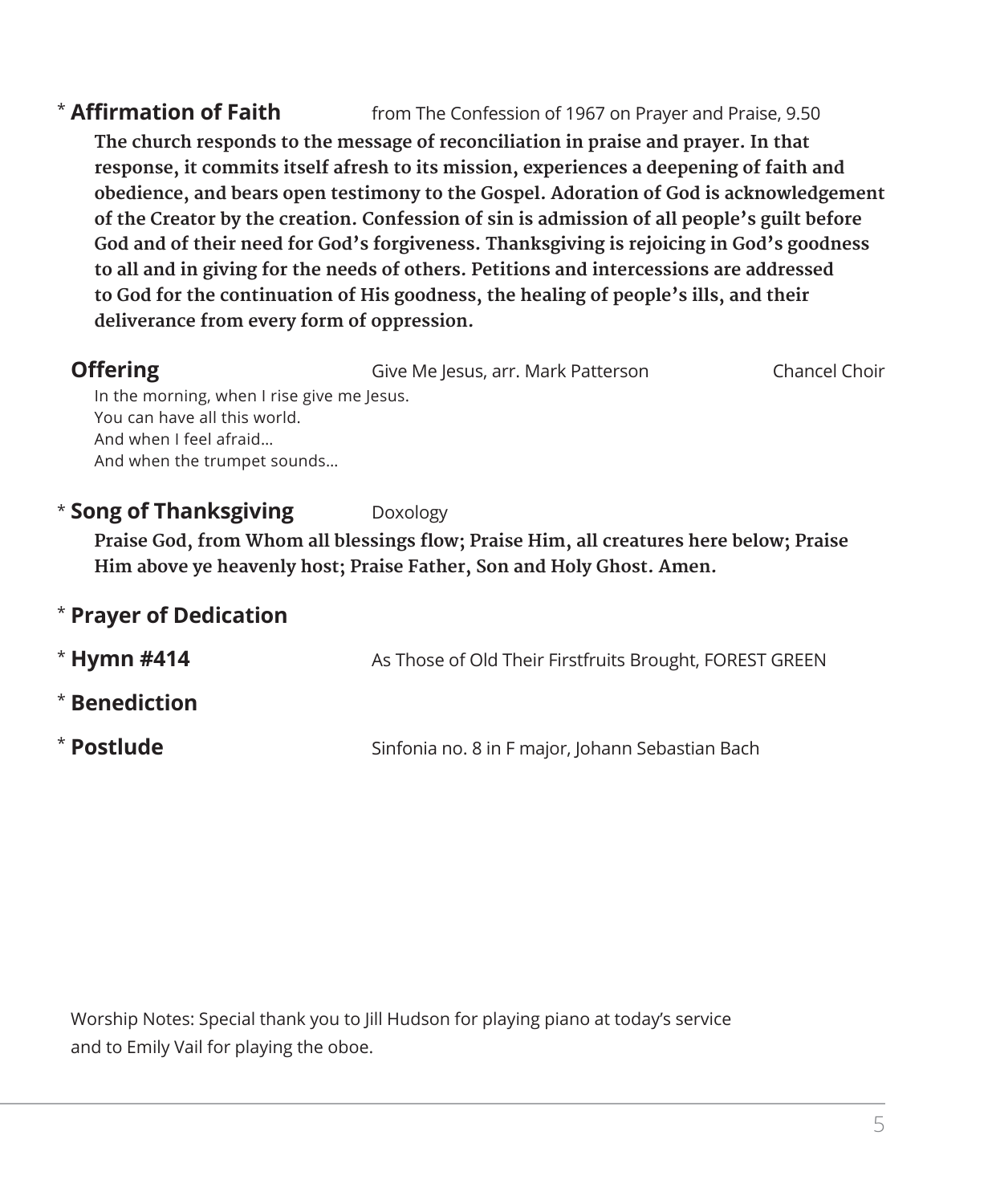*Today in the Great Hall:*

# **2014 Time & Talent**

**EXPO**

# **Celebrate the Good Works at Saint Luke's in our 'Faith In Action' Village**

9:30 - 10:50 a.m. & Noon - 2:30 p.m.

Door prizes, free t-shirts, and more! Box lunches available for \$5.00 at Noon.

## **Music Ministry**

Clair Maxwell: clairmaxwell@slpres.org / 770.393.1424 ext. 227

**SAINT LUKE'S GUITAR GUILD** Do you play guitar? You're invited to attend our first Guitar Guild session on **SUN., SEPT. 28** at 12:15 p.m. in the choir room. All levels of playing ability are invited; just bring your own acoustic guitar and an interest in improving your playing. Contact Mark Rogers or Clair Maxwell for more information.

#### **WEDNESDAY NIGHTS**

**Chancel Choir** *Adults* 7:30-9:00 p.m. / Choir Room

**Festival Ringers** *Youth & Adults*  6:15-7:15 p.m. / Bell Room

**Westminster Choir** *Grades 2-5* 5:00-5:45 p.m. / Choir room **Cherub Choir** *Age 4 - Grade 1* 5:15-5:45 p.m. / Dock

#### **SUNDAY NIGHTS**

**Youth Choir** *Grades 6-12* 7:00-8:00 p.m. / Choir Room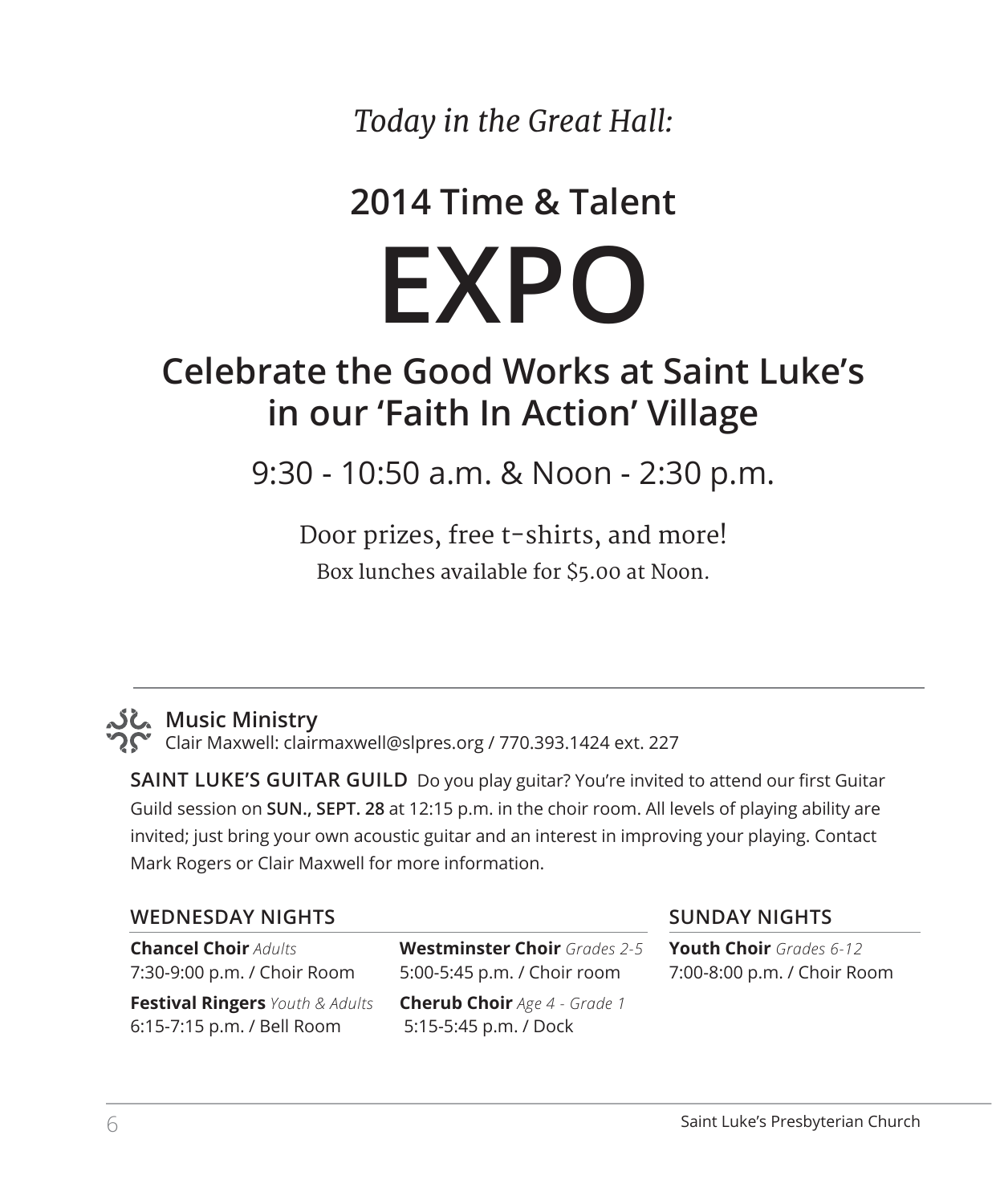### **Children's Ministries** (SPLASH!)

 $\widehat{\mathbf{C}}$  Catherine Anne Thomas: cathomas@slpres.org / 770.393.1424 ext. 228

**HELP US FILL THE BOOK BOAT!** All are invited to join us in filling our boat upstairs (in The Dock) with gently used or new children's books. We are joining with the Assistance League of Atlanta to provide new reading material for the children (birth through fifth grade) served by Mountain T.O.P., our longtime mission partner in the Tennessee hills. The books we collect will be delivered by our own Saint Luke's team of missionaries when they travel to Mountain T.O.P. on October 30. Please take a few minutes to clean out your bookshelves for this very worthy cause, then let your children bring them to church and drop them in the boat.

#### **Adult Ministry**

 $\sum$  Shannon Dill: shannondill@slpres.org / 770.393.1424 ext. 229

**SUNDAY SCHOOL CLASSES** meet most Sundays 9:30-10:30 a.m., and Wed. during FEAST, 6:25 p.m.-7:15 p.m.

**DISCIPLE IV CLASS** "Under the Tree of Life," Tues. from 7-9:00 p.m., in the Session room. Class leaders: Sandra Clay and Carol Sweigert. **FRIDAY MORNING MEN'S BIBLE STUDY**  Every Fri., fellowship and Bible study from 6:40-8 a.m. in the Parlor with Dan Joyce.

**MOMS** Come and be encouraged, laugh together, pray for one another, and grow! We begin again on Wed., Sept. 24 from 10-11 a.m. in the Session Room. Come when you can and as you are! Feel free to bring a friend! Childcare is provided by reservation. Contact Shannon Dill to register.

#### **Youth Connection**

**P** Phil Brown: philbrown@slpres.org / 770.393.1424 ext. 238

**SEPTEMBER 21:** Sunday School, 9:30-10:30 a.m.

5:00-7:00 p.m. **YOUTH GROUP** Playing games outside; be prepared to run around.

**SEPTEMBER 23:** Meet for breakfast at Perimeter Pointe Chick-Fil-A, 6:45 a.m.

**SEPTEMBER 28:** Sunday School, 9:30-10:30 a.m.

5:00-7:00 p.m. **YOUTH GROUP** Service night, spreading mulch around church (adults we will need wheelbarrows and pitch forks and rakes).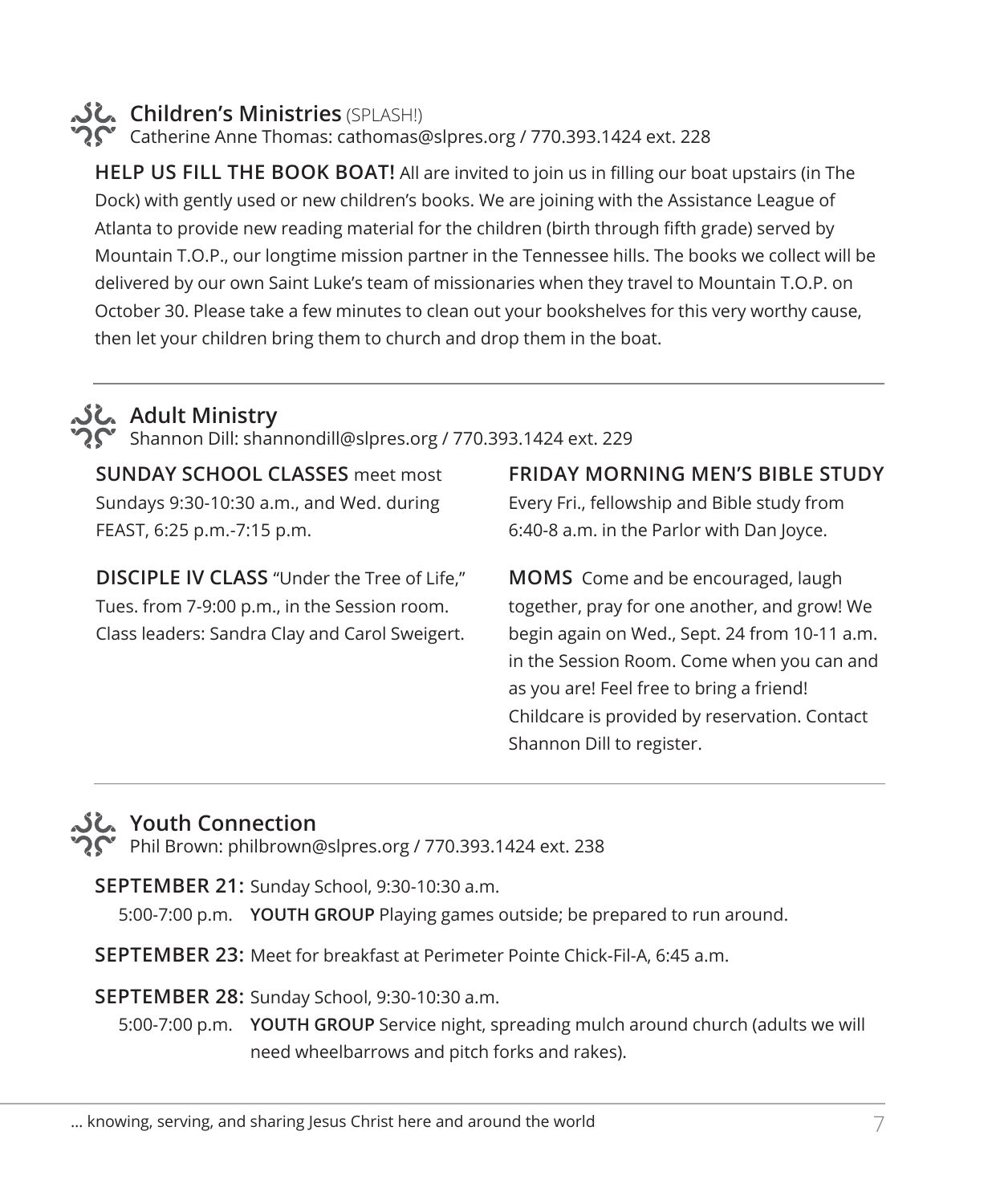**OWLS: SEPT. 23, 11:30-1:00** Our guest speaker will be Saint Luke's own Dr. Anne Hallum, the Founding President of the Alliance for International Reforestation (AIR). Since 1993, AIR has been working as a hunger ministry, educational ministry and environmental ministry in Central America. Anne and AIR have hosted over 300 Presbyterian volunteers. She will share stories and photos from years of working in Guatemala, including this past summer.

#### **MARRIAGE ENRICHMENT GROUP** meets

monthly this Fall: **Sept. 28**, Oct. 19 and Nov. 16. Mark your calendar and call Kimey Reed for more details: kimeyreed@gmail.com / 404.441.8614.

#### **SEPT. 28, DO SOMETHING AMAZING:**

Donate Blood! LifeSouth will be here 9 a.m.-1 p.m. in the Great Hall. Sign up in the lobby. LifeSouth is a 501(c)(3) non-profit blood supplier for more than 100 hospitals in Alabama, Florida and Georgia. LifeSouth is a community blood center, meaning the blood supply collected from our donors directly serves the needs of patients in our community. The blood donated here will stay here for local patient transfusions.

#### **FITNESS OPPORTUNITIES**

> CHRISTIAN MUSIC ZUMBA is a fun way to get fit! Thursdays, 7-8:00 p.m.; \$6 per class. Contact Ciara Simone: CiaraSimone@yahoo.com, 404.454.7869.

> TAI CHI for strength, flexibility and balance: Tues. and Thurs., 12:30-1:30 p.m.; \$10 per class. Contact Sam Evans: educcons@aol.com, 678.650.2399.

**FEAST FOR ALL!** Register now for our Wednesday night fellowship and learning program. More details are in the brochures in the lobby, the Narthex, Sheppard Hall or on our website (www.slpres.org). You can also sign up weekly on the blue pew cards or call Sally Hawkins in the church office by noon on Mon.

#### **SCOUT POPCORN IS COMING SOON!**

Scouts from Troop 764 will be selling popcorn in the lobby and courtyard on Oct. 5 and 12 from 9:30 to 12:30 pm. Choose from three varieties of microwave popcorn, several types of cheese, caramel or chocolatey popcorn, and white chocolate pretzels. We will also be accepting donations to send popcorn to the military. 70% of your purchase price goes to Scouting, and 35% of that comes directly back to Troop 764 to fund camping, high adventure trips and other activities. Thanks in advance for your support of the Scouts!

Saint Luke's office hours are Mon.-Fri., 8:30 a.m. - 4:30 p.m. **PRAYER GUIDE** questions or requests should be directed to Sally Hawkins; **CHURCH CALENDAR** and scheduling requests should be directed to Bonnie Farrar. **770.393.1424**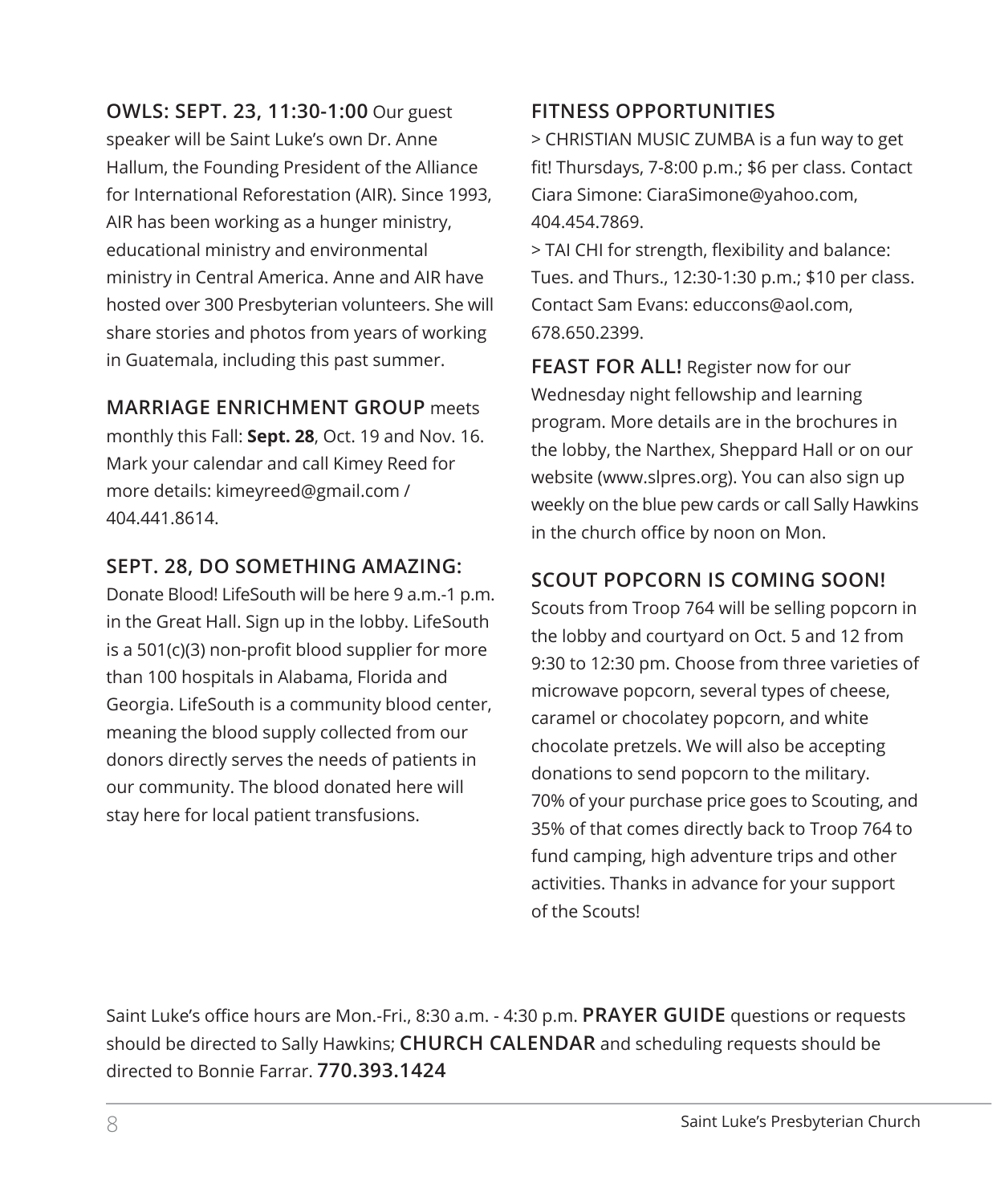**FAITH & FILM** meets the 3rd Friday of each month. It's an informal opportunity for adults of all ages to watch great movies and explore their own faith through the lens of today's film culture–bring a friend! A potluck dinner is served at 7 p.m. and the movie starts at 7:45 p.m. in room 207. If you plan to attend and would like help with food, please RSVP to Cindy or Josh Nunez at breakingbread14@gmail.com or 678-230-1236.

#### **COMING SOON:**

| Nov. 21 Soul Surfer PG / 2011         |  |
|---------------------------------------|--|
| Dec. $19$ The Christmas Choir NR/2008 |  |

**PRESBYTERIAN WOMEN** Circle meetings are held monthly in the Parlor the second Mon. at 9:30 a.m. (childcare available), the second Mon. at 7:00 p.m. and the second Tue. at 9:30 a.m. We are studying the Devotional *40 Treasured Bible Verses* by James C. Howell. Our next Circles meetings are scheduled for **October 6 and 7.** It's not too late to join! Contact PW Moderator Christy Keohane at christykeohane@yahoo.com

**DINE, DESSERT, AND DEACONS!** We are planning a wonderful evening of fellowship for all Saint Luke's members to meet their Deacons. On Sat. evening, **Oct. 4, from 5-8 p.m.**, some of our Deacons will host small group get togethers in their homes. Families are encouraged to drop by for a quick appetizer or dessert or visit for the whole time. Please sign up on the poster in the main church lobby and then stay tuned for more information on locations and directions.

**CONSTITUTION AWARENESS WEEK: SEPT. 17–23** This week we celebrate the signing of the Constitution, America's most important document. Our Constitution stands as a testament to the tenacity of Americans throughout history to maintain their liberties and freedom and to ensure those inalienable rights to every American.

The tradition was started many years ago by the Daughters of the American Revolution (DAR). In 1956, a law was passed to set aside a special week to be celebrated annually as Constitution Week. The aims of the celebration are to (1) emphasize citizen's responsibilities for protecting and defending the Constitution, preserving it for posterity; (2) inform the people that the Constitution is one of the basis for America's great heritage and the foundation for our way of life; (3) encourage the study of the historical events which led to the framing of the Constitution in September 1787.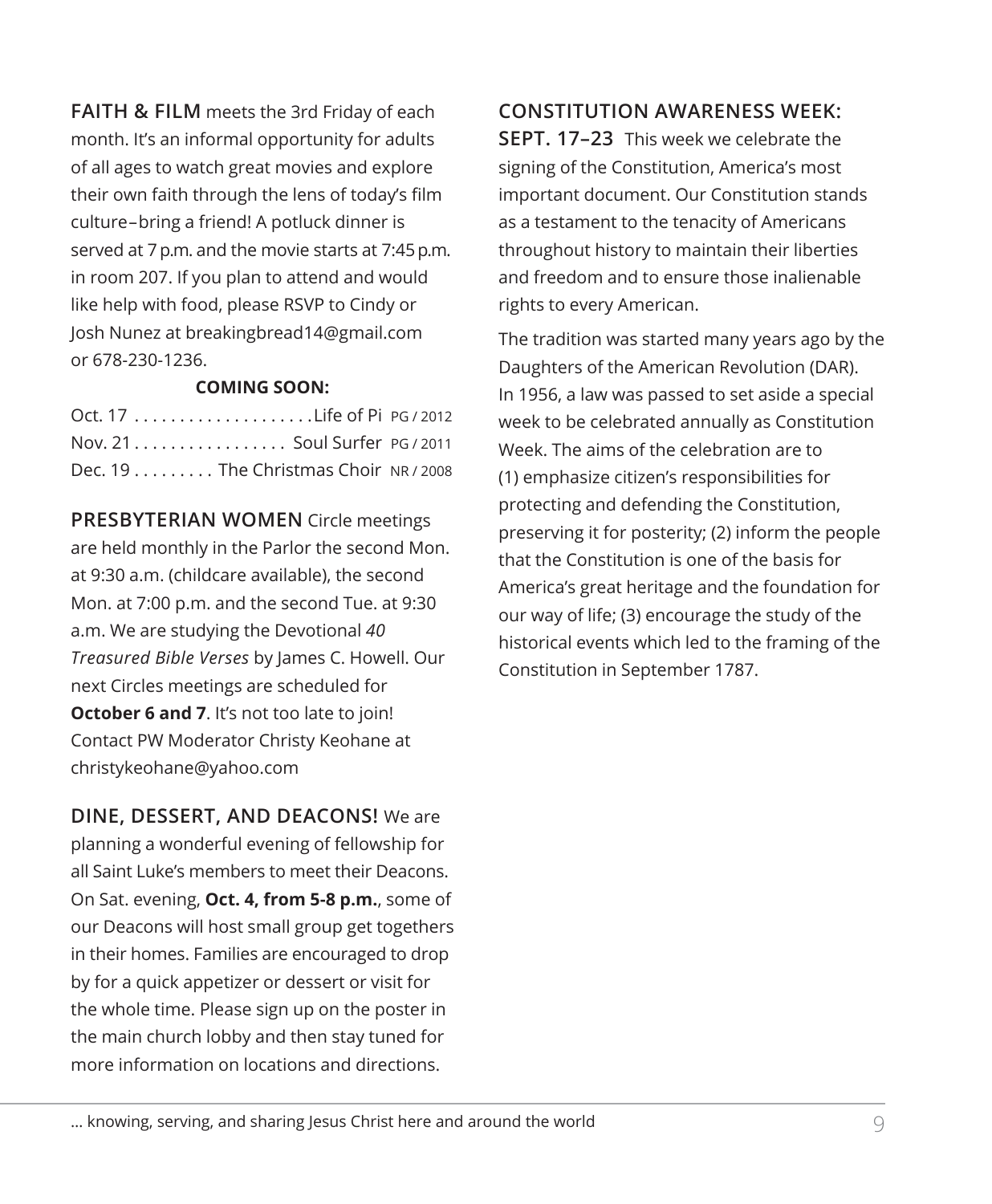**SOS FOR THE CAC.** Please help stock the food pantry at the Community Assistance Center. See their website for a list of specific items and how to make a donation: www.ourcac.org.

You are Invited to the **12TH ANNUAL VINTAGE AFFAIR**, a benefit for the CAC (Community Assistance Center), Sat., Oct. 18. The evening features food from the best local restaurants, wine tastings, live and silent auctions, and a raffle. Tickets available online at www.VintageAffair.org.

**FAMILY PROMISE** Saint Luke's is hosting homeless children and their parents at the church this week, and we still need volunteers (especially for next Sat. and Sun.) This is a great service opportunity for families to do together, and it's easy to help. SIGN UP: http://tinyurl.com/SLPC-SeptFP.

- **HOSPITALITY.** Just be yourself spend an hour or two 'hanging out' with our guests.
- Volunteer to **PROVIDE A MEAL**. Simple food is best - their kids like the same things your kids do. And it doesn't need to be fancy, or even homemade.
- **MANY HANDS MAKE LIGHT WORK**. And there's no long-term commitment.
- Thank you!

**MEAL MINISTRY** provides meals for families or individuals who are recovering from a surgery or illness, suffering from the loss of a loved one, or celebrating the birth or adoption of a new baby. If you are interested in delivering a meal or would like more info, please contact Krissy Williams: kcwills7104@yahoo.com.

**ANNUAL COMFORT FOOD COOK-OFF** A delicious fundraiser for **Family Promise** will be held on Sat., Oct. 11, 2014 from 5-7 p.m. at Temple Sinai. Tickets available online: http:// goo.gl/41GSgD

**PRAYER MINISTRY** Our Saint Luke's Prayer Ministry Team is involved in intercessory prayer (praying on behalf of others). To be a part of this team, contact Paula Barbin: barbin@fulton.K12.ga.us, 678.297.9877.

**R.O.C.K. (REACHING OUT THROUGH CROCHETING & KNITTING)** Every Wed., 10 a.m. - noon in the Parlor. Men and women of any age and skill level are welcome to join us in making prayer shawls, layette sets, blankets, etc. for outreach projects.

**BUY SOME, SHARE ONE** You can support local food pantries by buying an extra nonperishable item every time you go to the grocery store, and placing your donation in the carts in the main lobby. We alternate our donations monthly to the Interfaith Outreach Home (IOH) and Community Assistance Center (CAC). Your donations make a big difference!

**HELPING HANDS** Could you use your time and talent to assist someone in the congregation? This ministry matches short term needs (like setting up a computer, driving a member to an appointment, helping change light bulbs) with available resources. If you'd like to help, contact Rebecca Strickland: rebstrick@gmail. com, 404.664.5392. If you need the Helping Hands team, contact your Deacon.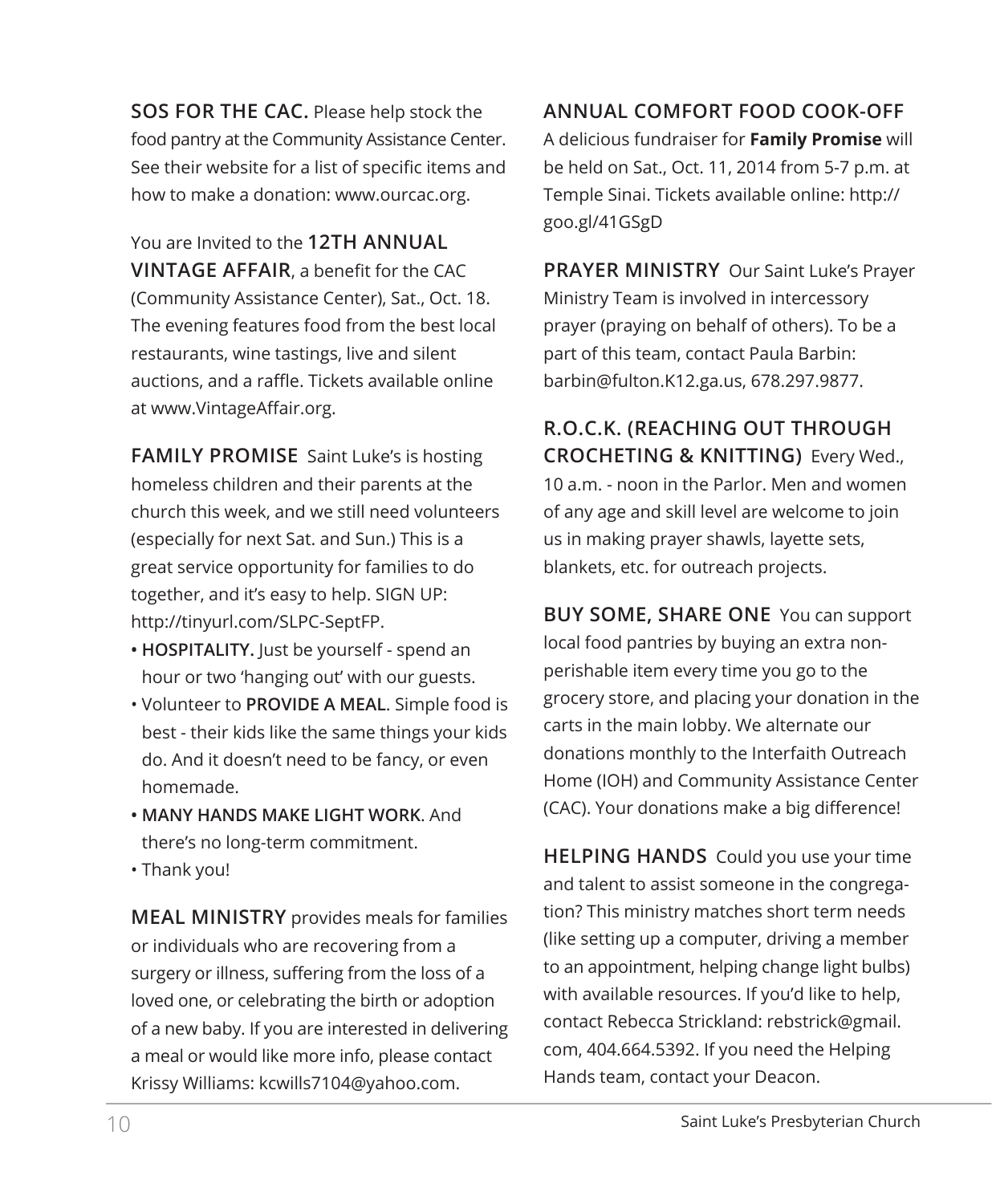#### **2ND-8TH GRADERS:**

#### **BE AN ACOLYTE!** Training is **Sept. 28**

after the 11:00 service, in the Parlor. Lunch will be provided. Please RSVP to Cailin Thelen (cailinthelen@gmail.com / 770.330.9622).

- > 2nd-3rd: Bible Bearer, Water Bearer
- > 4th-5th: Candle Lighter
- > 6th: Crucifer
- > 7th-8th: Bell Ringer

#### **SERVING THE HOMELESS** We have

two opportunities each month to serve the homeless in our community. This is a great way for families, clubs and small groups to get involved. Please sign up on the lobby bulletin board or call Al Bridges at 770.394.6581.

**> JOURNEY NIGHT SHELTER** Saint Luke's provides dinner for 26 homeless men, once a month, at Journey Night Shelter. Volunteers are need on the fourth Sunday each month.

**> INTERFAITH OUTREACH HOME (IOH)**  provides transitional housing for homeless families. Saint Luke's provides and delivers a meal to IOH on the third Thursday of each month through May 2015. (Reimbursement for IOH dinner is budgeted.)



#### **Worship at Saint Luke's** Service Opportunities on Sundays

**FLOWERS**. . **Celeste Fischer**: 404.434.8099 **Faye Cashwell**: 770.409.1960

*The flowers at the 11:00 worship service can be given in memory or in honor of someone or for a special event. Sign up on the main lobby bulletin board; cost is \$80.* 

**CONTINENTAL BREAKFAST. . . . . . . . . . . . Meg Wallace** megwallace24@gmail.com / 404.293.1328 **SIGN UP:** http://breakfast.slpres.org *Plan and bring breakfast on Sunday morning and welcome folks as they arrive. (Your cost is reimbursable.)* 

**GREETERS**. . **Meg Wallace** megwallace24@gmail.com / 404.293.1328 **SIGN UP:** http://greeter.slpres.org

**SOUND & VIDEO**. . **Roby Price** 770.393.1424 x244 / RobyPrice@slpres.org **SIGN UP:** http://soundcrew.slpres.org

**ACOLYTES**. **Cailin Thelen** cailinthelen@gmail.com / 770.330.9622

**CHANCEL GUILD**. . **Tricia Igleheart**: 770.395.0412 triciaigleheart@gmail.com

**CHAPEL GUILD......................... Bill Barbin** wjbpsu70@comcast.net

**FAITHFUL FRIENDS**. **Catherine Anne Thomas** cathomas@slpres.org / 770.393.1424 x228 **SIGN UP:** http://faithfulfriends.slpres.org *Lead our Faithful Friends (K, 1st & 2nd Graders) during the 11:00 worship service, after "Tell Us Our Story." Materials and lessons are provided.*